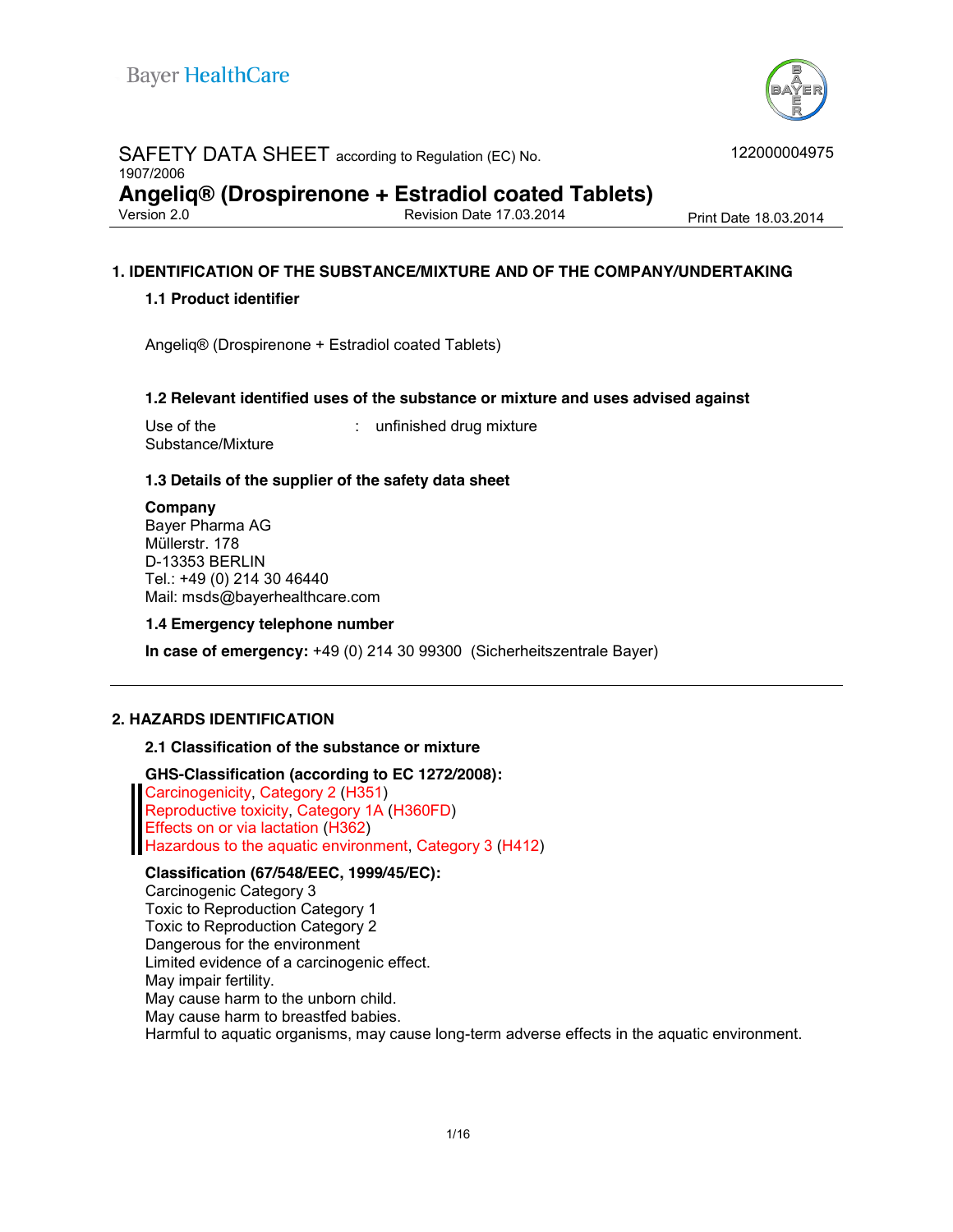

#### SAFETY DATA SHEET according to Regulation (EC) No. 1907/2006

**Angeliq® (Drospirenone + Estradiol coated Tablets)**

Revision Date 17.03.2014 Print Date 18.03.2014

#### **2.2 Label elements**

**GHS-Labelling (according to EC 1272/2008):**



#### **Hazard statements:**

H351 Suspected of causing cancer. H360FD May damage fertility. May damage the unborn child. H362 May cause harm to breast-fed children. H412 Harmful to aquatic life with long lasting effects.

#### **Precautionary statements:**

Prevention:

P260 Do not breathe dust or mist.

P263 Avoid contact during pregnancy/ while nursing.

P273 Avoid release to the environment.

**P281 Use personal protective equipment as required.** 

Response:

P308 + P313 IF exposed or concerned: Get medical advice/ attention.

Hazardous components which must be listed on the label:

67392-87-4 Drospirenon

35380-71-3 Estradiol-Hemihydrate

#### **Labelling according to EC Directives:**

Labelling in accordance with directive 1999/45/EC (preparations) and its amendments and adaptations



| $R$ -phrase $(s)$  |                                                                                                  |
|--------------------|--------------------------------------------------------------------------------------------------|
| R <sub>60</sub>    | May impair fertility.                                                                            |
| R61                | May cause harm to the unborn child.                                                              |
| R40                | Limited evidence of a carcinogenic effect.                                                       |
| R52/53             | Harmful to aquatic organisms, may cause long-term adverse effects in the<br>aquatic environment. |
| R <sub>64</sub>    | May cause harm to breastfed babies.                                                              |
| S-phrase(s)<br>S53 | Avoid exposure - obtain special instructions before use.                                         |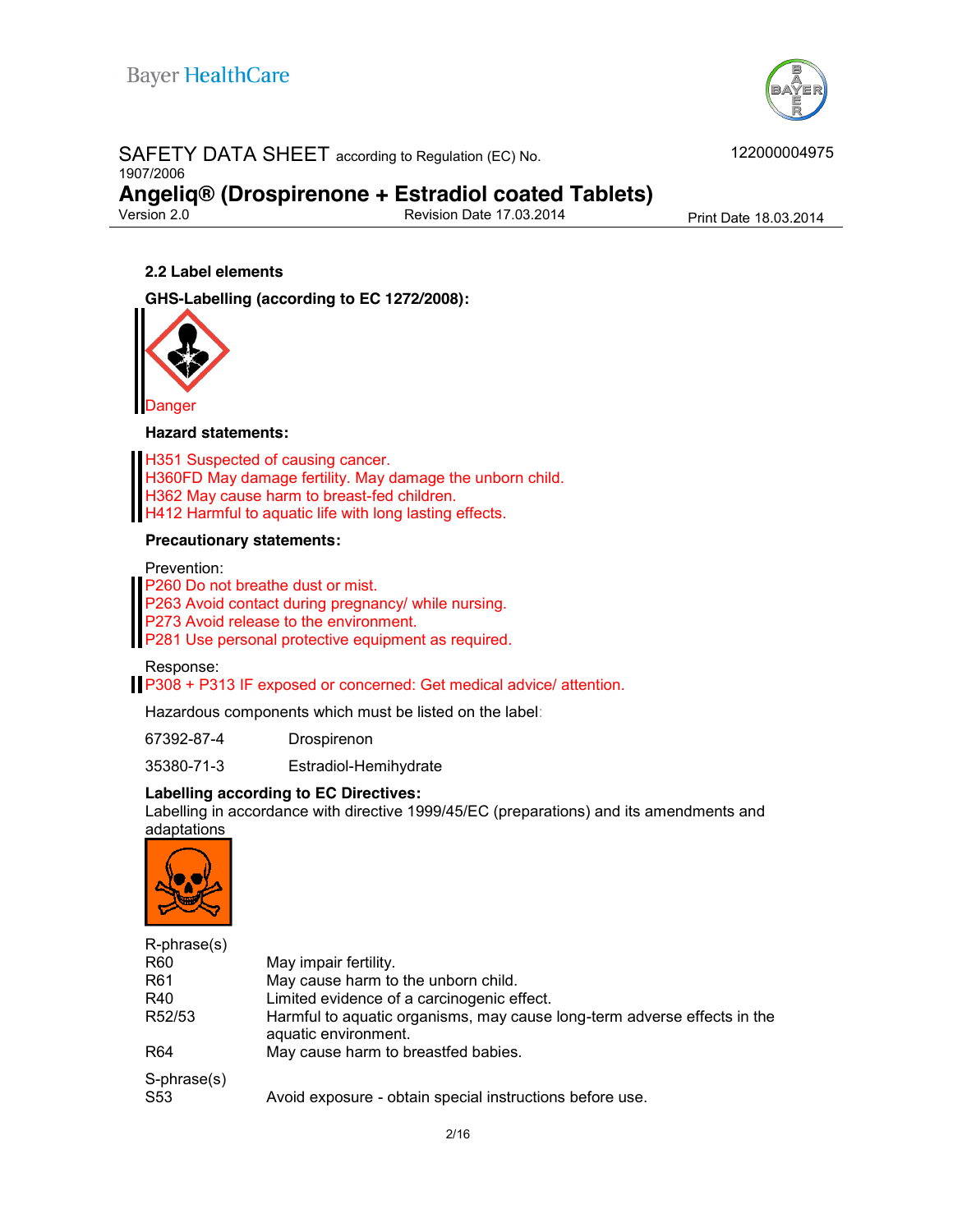

# SAFETY DATA SHEET according to Regulation (EC) No.

1907/2006

**Angeliq® (Drospirenone + Estradiol coated Tablets)** Revision Date 17.03.2014 Print Date 18.03.2014

| S22        | Do not breathe dust.                                                                    |
|------------|-----------------------------------------------------------------------------------------|
| S35        | This material and its container must be disposed of in a safe way.                      |
| S36/37     | Wear suitable protective clothing and gloves.                                           |
| S61        | Avoid release to the environment. Refer to special instructions/ Safety data<br>sheets. |
|            | Hazardous components which must be listed on the label:                                 |
| 67392-87-4 | Drospirenon                                                                             |
| 35380-71-3 | Estradiol-Hemihydrate                                                                   |

#### **2.3 Other hazards**

Other hazards which do not result in classification: None known.

## **3. COMPOSITION/INFORMATION ON INGREDIENTS**

This product is a mixture within the meaning of Regulation (EC) No. 1907/2006.

#### **Hazardous components**

#### **Drospirenon**

Concentration [Weight percent] >= 0.5 - < 10 CAS-No.: 67392-87-4 CAS name: Spiro[17H-dicyclopropa[6,7:15,16]cyclopenta[a]phenanthrene-17,2'(5'H)-furan]-3,5'(2H) dione, 1,3',4',6,7,8,9,10,11,12,13,14,15,16,20,21-hexadecahydro-10,13-dimethyl-<(>,<)> (2'S,6R,7R,8R,9S,10R,13S,14S,15S,16S)- EINECS-No.: 266-679-2 Synonyms: Spirogeston

## **EU - Classification:**



Harmful R22

Carcinogenic Category 3 R40

Toxic to Reproduction Category 1 R60

Toxic to Reproduction Category 2 R61

Dangerous for the environment R51/53

R64



Acute Tox. 4 H302 Carc. 2 H351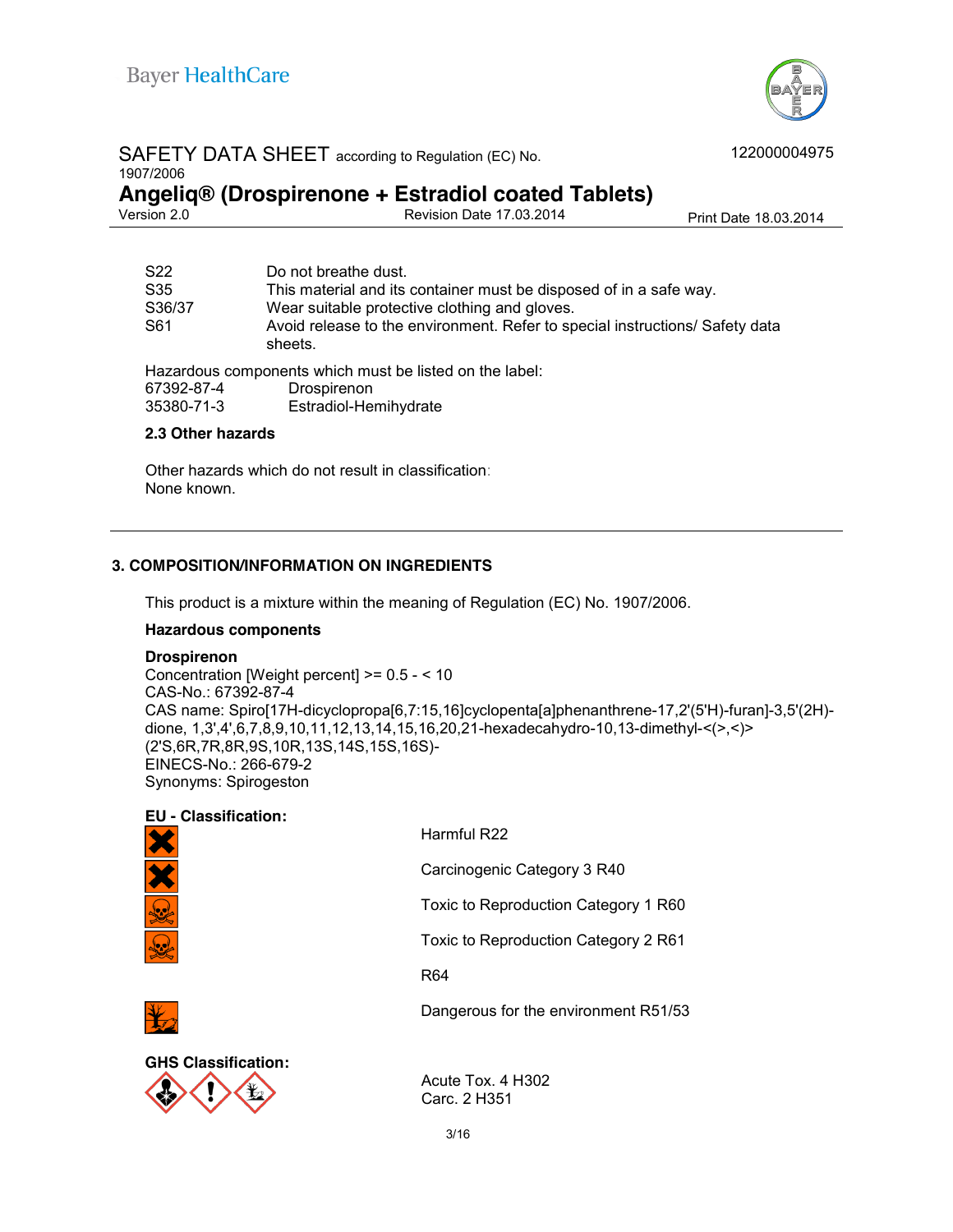

| SAFETY DATA SHEET according to Regulation (EC) No.<br>1907/2006 | 122000004975                                       |                       |
|-----------------------------------------------------------------|----------------------------------------------------|-----------------------|
|                                                                 | Angeliq® (Drospirenone + Estradiol coated Tablets) |                       |
| Version 2.0                                                     | <b>Revision Date 17.03.2014</b>                    | Print Date 18.03.2014 |
|                                                                 |                                                    |                       |
|                                                                 | Repr. 1A H360FD                                    |                       |
|                                                                 | Lact. H362                                         |                       |
|                                                                 | Aquatic Chronic 2 H411                             |                       |

## **Estradiol-Hemihydrate**

Concentration [Weight percent] >= 1 - < 5 CAS-No.: 35380-71-3 CAS name: Estra-1,3,5(10)-triene-3,17-diol (17.beta.)-, hydrate (2:1) Synonyms: Estradiol(17ß) hemihydrate

# **EU - Classification:**

Carcinogenic Category 3 R40

Toxic to Reproduction Category 1 R60

Toxic to Reproduction Category 3 R63

R64

**GHS Classification:**



Carc. 2 H351 Repr. 1A H360Fd Lact. H362

#### **contains**

**Laktose Monohydrat** Concentration [Weight percent] >= 55 - <= 65 CAS-No.: 64044-51-5 CAS name: D-Glucose, 4-O-β-D-galactopyranosyl-, monohydrate EINECS-No.: 613-418-9 Synonyms: 4-O-beta-Galactopyranosyl-D-glucose

For the full text of the H+R-phrases mentioned in this Section, see Section 16.

## **4. FIRST AID MEASURES**

## **4.1 Description of first aid measures**

**General advice:** Take off all contaminated clothing immediately.

**If inhaled:** Remove to fresh air. If symptoms persist, call a physician.

**In case of skin contact:** After contact with skin, wash immediately with plenty of soap and water. If skin reactions occur, contact a physician.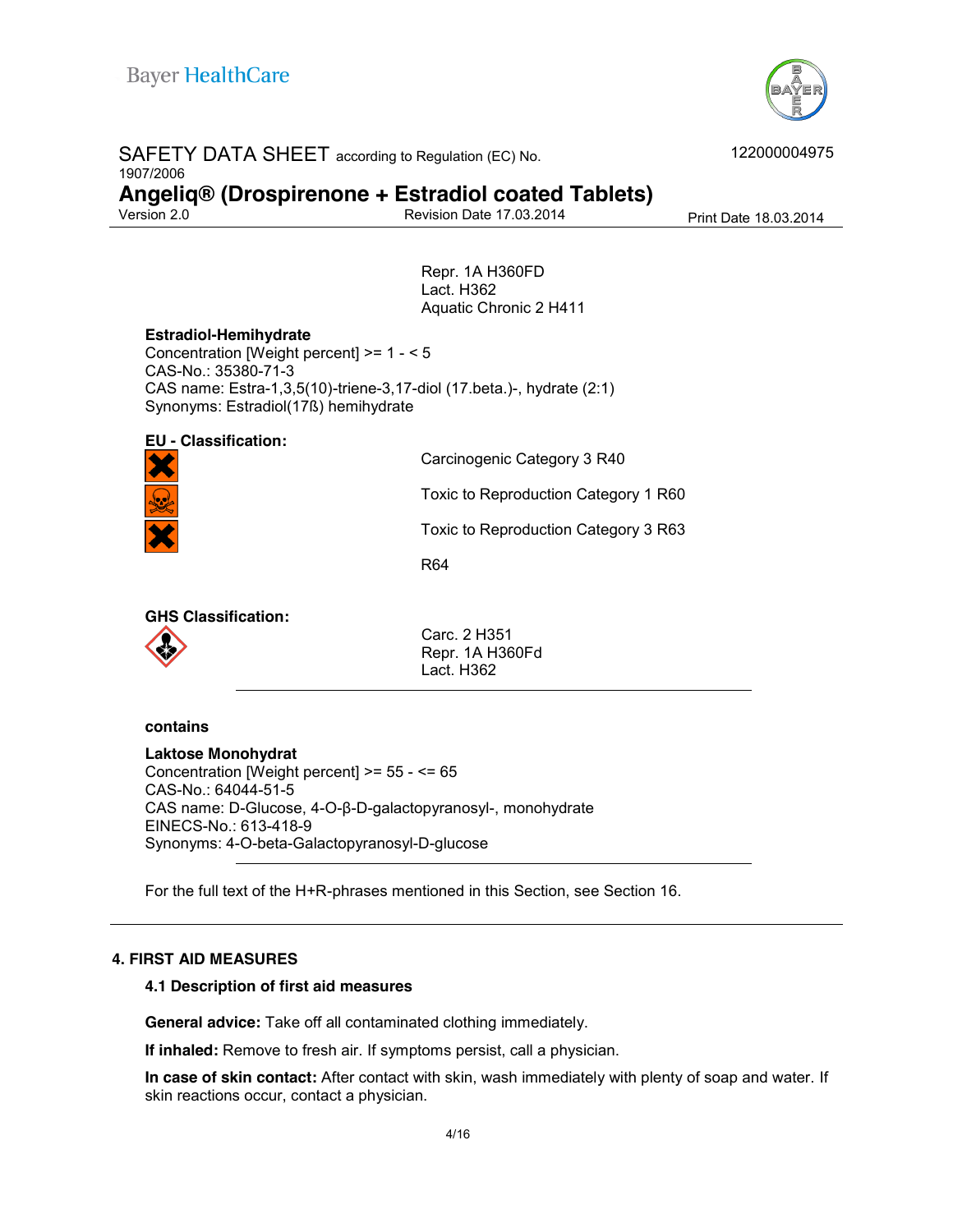

#### SAFETY DATA SHEET according to Regulation (EC) No. 1907/2006

**Angeliq® (Drospirenone + Estradiol coated Tablets)**

Revision Date 17.03.2014 Print Date 18.03.2014

**In case of eye contact:** In the case of contact with eyes, rinse immediately with plenty of water and seek medical advice.

**If swallowed:** If swallowed, seek medical advice immediately and show this container or label.

#### **4.2 Most important acute symptoms/effects**

**Symptoms:** No information available.

**Risks:** No information available.

#### **4.3 Indication of any immediate medical attention and special treatment needed**

No information available.

#### **5. FIREFIGHTING MEASURES**

#### **5.1 Extinguishing media**

**Suitable extinguishing media:** Any

#### **5.2 Special hazards arising from the substance or mixture**

**Specific hazards during firefighting:** Fire may cause evolution of: Carbon monoxide (CO) Carbon dioxide (CO2)

**Further information:** Prevent fire extinguishing water from contaminating surface water or the ground water system.

#### **5.3 Advice for firefighters**

**Special protective equipment for firefighters:** In the event of fire, wear self-contained breathing apparatus. Use personal protective equipment.

#### **6. ACCIDENTAL RELEASE MEASURES**

#### **6.1 Personal precautions, protective equipment and emergency procedures**

Use personal protective equipment.

#### **6.2 Environmental precautions**

Do not flush into surface water or sanitary sewer system.

#### **6.3 Methods and materials for containment and cleaning up**

**Methods for cleaning up:** Contain spillage, and then collect with an electrically protected vacuum cleaner or by wet-brushing and place in container for disposal according to local regulations (see section 13).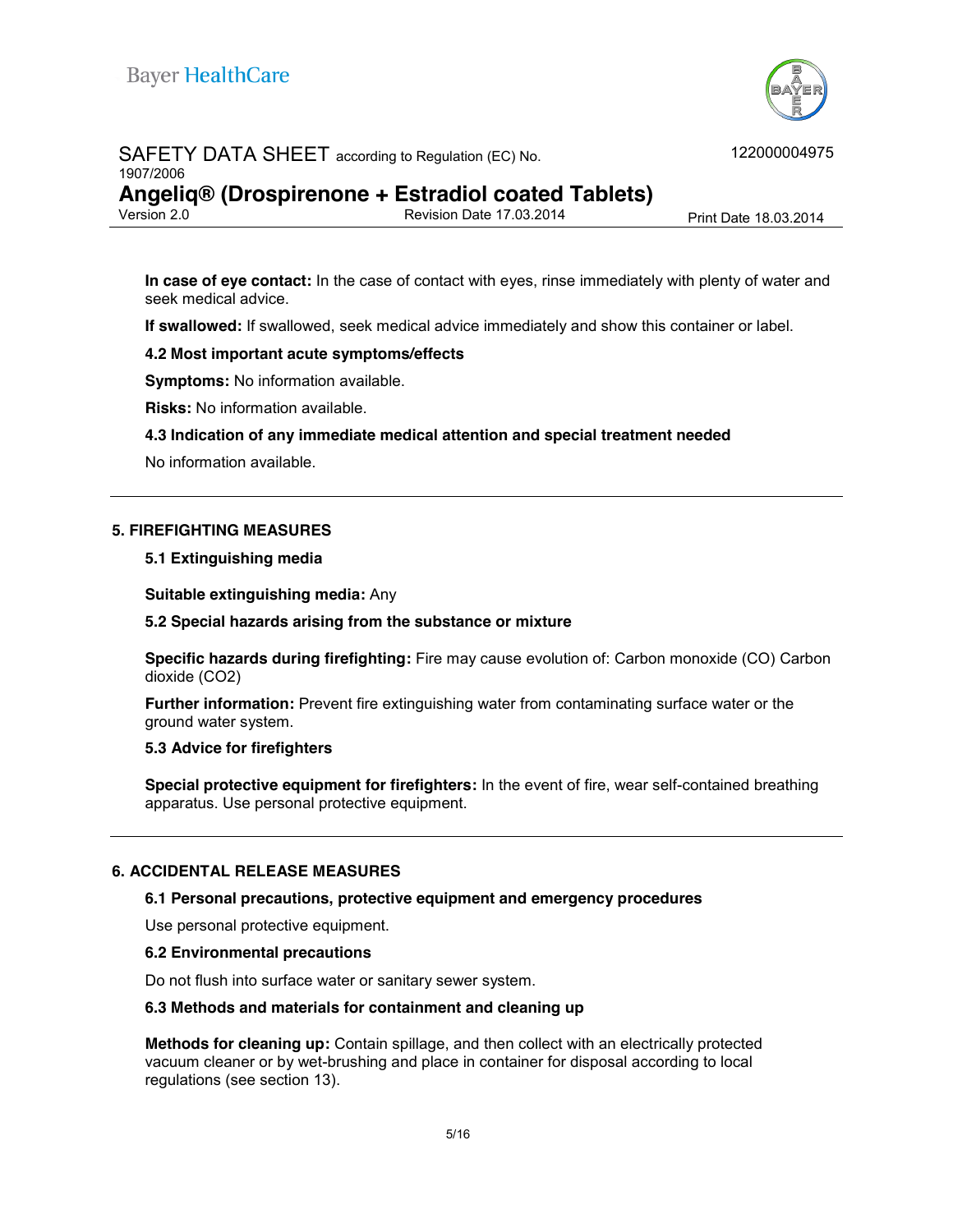

# SAFETY DATA SHEET according to Regulation (EC) No. 1907/2006 **Angeliq® (Drospirenone + Estradiol coated Tablets)**

Revision Date 17.03.2014 Print Date 18.03.2014

#### **6.4 Reference to other sections**

**Additional advice:** Avoid dust formation.

#### **7. HANDLING AND STORAGE**

#### **7.1. Precautions for safe handling**

#### **Handling:**

Avoid dust formation. Only handle product with local exhaust ventilation. Avoid contact with skin, eyes and clothing.

#### No special protective measures against fire required.

#### **7.2 Conditions for safe storage, including any incompatibilities**

For storage suitable stores with adequate product-reception volume must be used. During handling local official regulations must be observed in order to avert impairment of water by the product.

**Storage temperature:** 15 - 30 °C

Do not use after expiration date.

#### **7.3 Specific end use(s)**

No statements available.

#### **8. EXPOSURE CONTROLS/PERSONAL PROTECTION**

#### **8.1 Control parameters**

#### **Components with workplace control parameters (Europe)**

| Substance     | CAS-No.         | <b>Basis</b> | Type:  | Value              | Ceiling<br>Limit<br>Value | Remarks     |
|---------------|-----------------|--------------|--------|--------------------|---------------------------|-------------|
| <b>Starch</b> | $9005 - 25 - 8$ | EH40 WEL     | VLA-ED | $4 \text{ mg/m}$ 3 |                           | Respirable. |
| <b>Starch</b> | $9005 - 25 - 8$ | EH40 WEL     | VLA-ED | 10<br>mq/m3        |                           | Inhalable   |

#### **Components with workplace control parameters (internationally)**

| Substance     | CAS-No.   | <b>Basis</b> | Type:  | Value                    | Ceiling<br>Limit<br>Value | Remarks     |
|---------------|-----------|--------------|--------|--------------------------|---------------------------|-------------|
| <b>Starch</b> | 9005-25-8 | EH40 WEL     | VLA-ED | $\mid$ 4 mg/m3           |                           | Respirable. |
| Starch        | 9005-25-8 | EH40 WEL     | VLA-ED | $\overline{10}$<br>ma/m3 |                           | Inhalable   |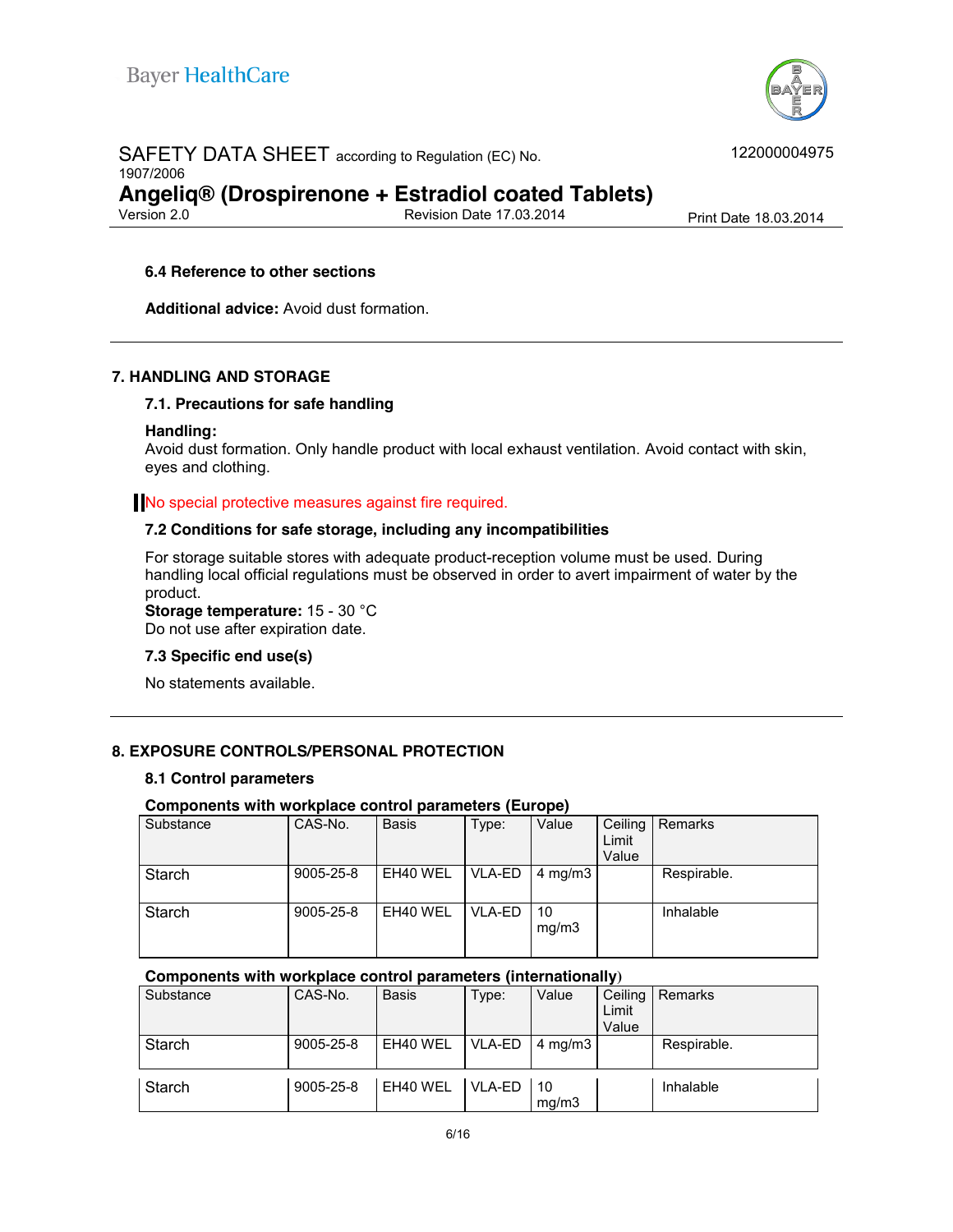

# SAFETY DATA SHEET according to Regulation (EC) No. 1907/2006

# **Angeliq® (Drospirenone + Estradiol coated Tablets)**

Revision Date 17.03.2014 Print Date 18.03.2014

| Drospirenon               | 67392-87-4 | OEL* | 0.01<br>ma/m <sup>3</sup>  |  |
|---------------------------|------------|------|----------------------------|--|
| Estradiol-<br>Hemihydrate | 35380-71-3 | OEL* | 0.002<br>mq/m <sup>3</sup> |  |

**\*OEL (BHC) = Occupational Exposure Limit, company threshold limit value (TLV)**

#### **8.2 Exposure controls**

**Personal protective measures:** 

#### **Respiratory protection:**

Recommended respiratory protection: full mask with filter ABEK-ST (ABEK-P3)

#### **Hand protection:**

Hand protection: protective gloves for chemicals made of Baypren, nitrile rubber or PVC wear Breakthrough time not tested; dispose of immediately after contamination. Advice: The gloves should not be reused.

#### **Eye protection:**

Safety glasses

#### **Hygiene measures:**

Cleanliness Guidelines (GMP) for manufacturing of drugs must be observed!

#### **Other protective measures:**

No special safety precautions are required during handling of pharmaceuticals in their intended finished form (tablets or liquid formulations) by chemists, the hospital's medical staff or patients. Wear suitable protective equipment.

The personal protective equipment is applicable for the handling of bulk material without packaging and for incidents if an exposure by the active ingredient or hazardous components can be expected.

For the intake of ready for use pharmaceutials or the external use on the skin please read the label and the package leaflet.

#### **9. PHYSICAL AND CHEMICAL PROPERTIES**

#### **9.1 Information on basic physical and chemical properties**

| Form:   | solid, tablet            |
|---------|--------------------------|
| Colour: | Red and Yellow           |
| Odour:  | No statements available. |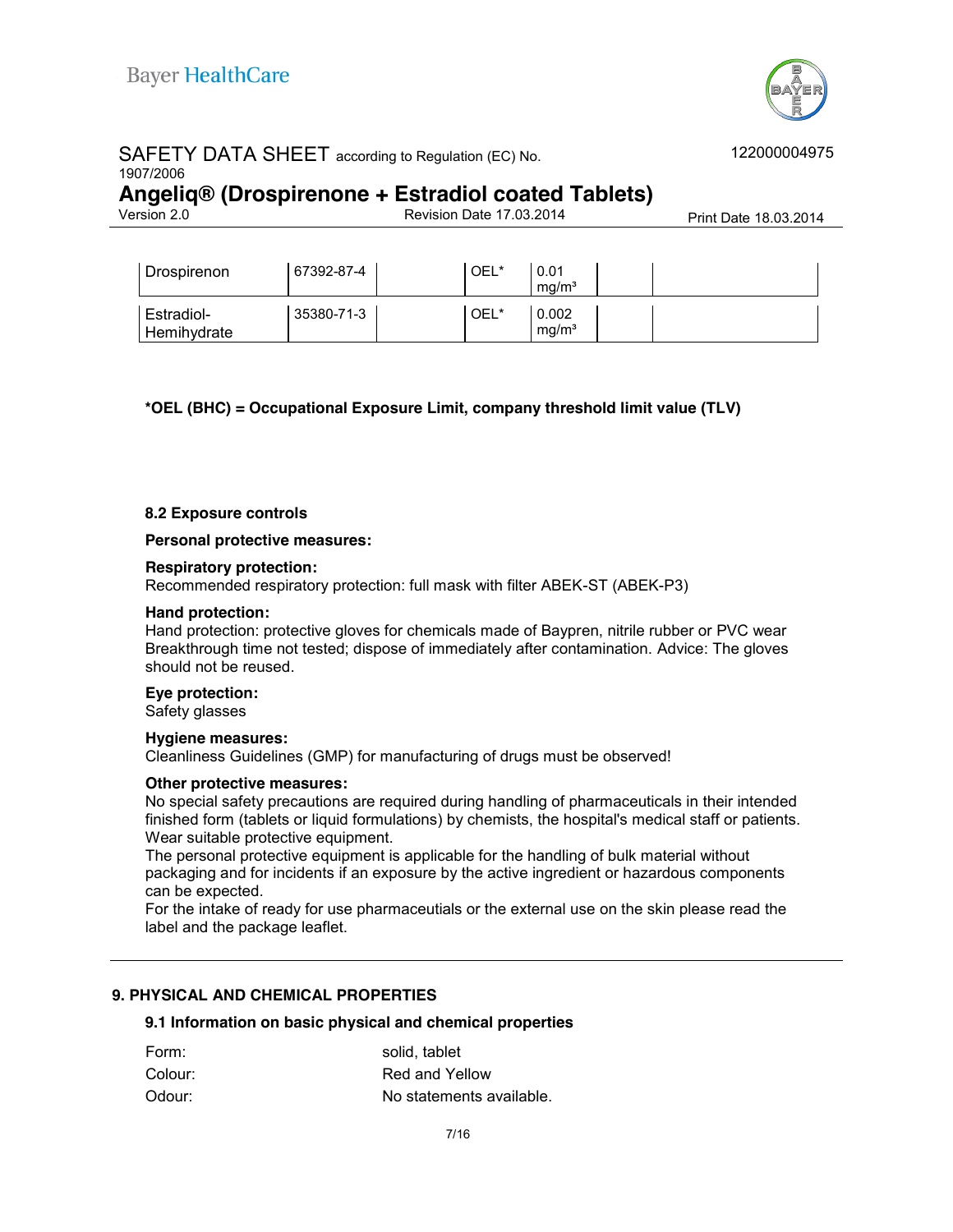

# SAFETY DATA SHEET according to Regulation (EC) No. 1907/2006

|             | Angeliq® (Drospirenone + Estradiol coated Tablets) |                       |
|-------------|----------------------------------------------------|-----------------------|
| Version 2.0 | Revision Date 17,03,2014                           | Print Date 18.03.2014 |

| Melting point/range:             | No statements available. |
|----------------------------------|--------------------------|
| Boiling point/boiling range:     | No statements available. |
| Density:                         | No statements available. |
| Bulk density:                    | No statements available. |
| Vapour pressure:                 | No statements available. |
| Viscosity, dynamic:              | No statements available. |
| Viscosity, kinematic:            | No statements available. |
| Flow time:                       | No statements available. |
| Surface tension:                 | No statements available. |
| Water solubility:                | No statements available. |
| Solubility(ies):                 | No statements available. |
| pH:                              | No statements available. |
| Partition coefficient            | Estradiol-Hemihydrate    |
| (n-octanol/water):               | $log$ Pow: $3.3$         |
| Flash point:                     | Not applicable           |
| inflammability (solid, gaseous): | No statements available. |
| Explosion limits:                | No statements available. |
| 9.2 Other information            |                          |

Miscibility with water: Not applicable

#### **10. STABILITY AND REACTIVITY**

#### **10.1 Reactivity**

No statements available.

**reaction with Water / Air** No statements available.

# **Ignition temperature:**

No statements available.

**Burning number:**  No statements available.

**Flammability (solid, gas):** No statements available.

#### **10.2 Chemical stability**

No statements available.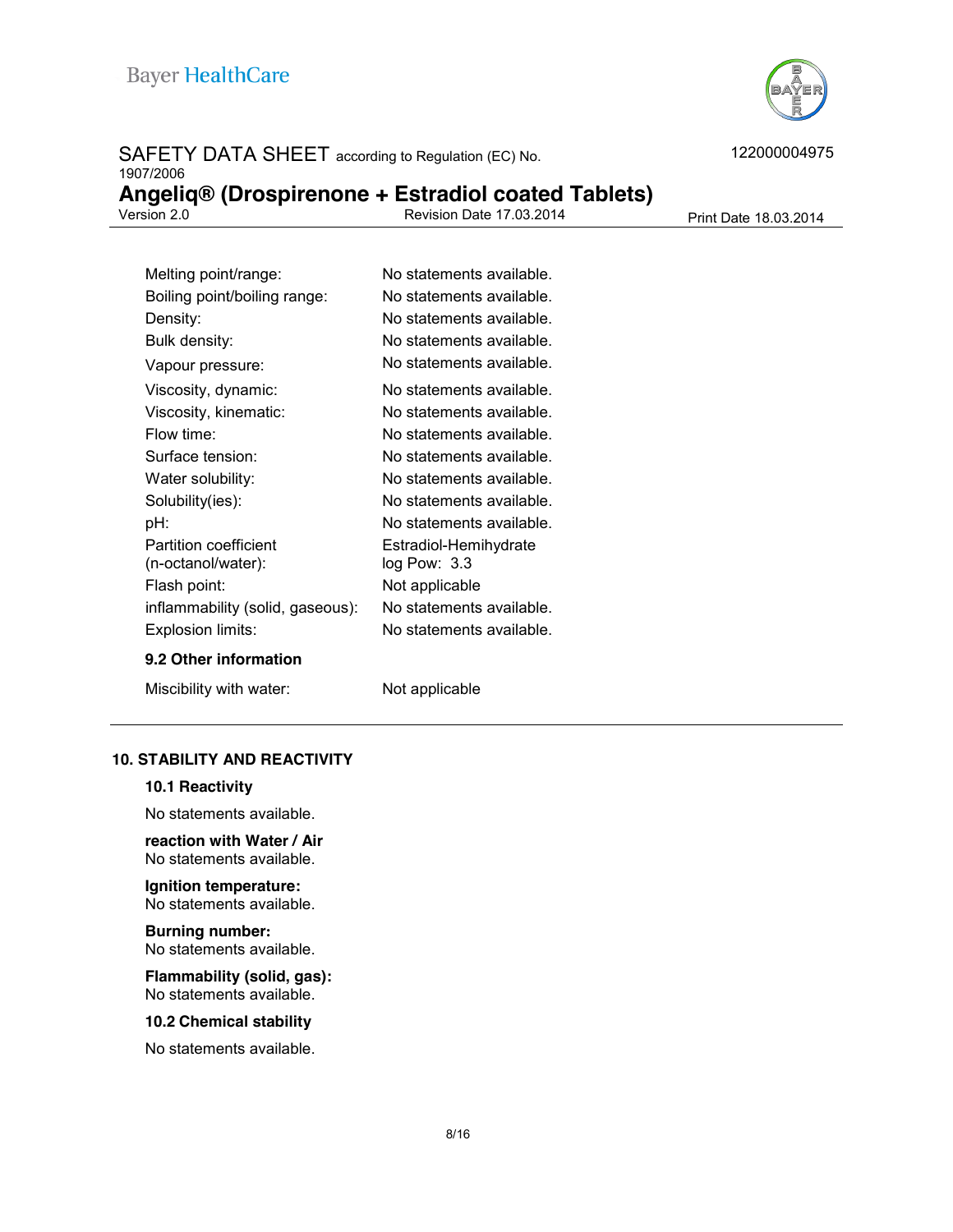

# SAFETY DATA SHEET according to Regulation (EC) No.

1907/2006

# **Angeliq® (Drospirenone + Estradiol coated Tablets)**

Revision Date 17.03.2014 Print Date 18.03.2014

#### **Thermal decomposition:**

no data available

#### **Dust explosion characteristic number:** No statements available.

#### **Dust explosion class:**

no data available

#### **Explosive properties:**

No statements available.

#### **Impact Sensitivity:**

no data available

#### **Hazardous reactions:**

None known.

#### **10.3 Possibility of hazardous reactions**

#### **deflagration ability:**

No statements available.

#### **Smoldering combustion:**  No statements available.

**10.4 Conditions to avoid**

no data available

#### **Oxidizing properties:** No statements available.

**Minimum ignition energy:**  no data available

#### **10.5 Incompatible materials**

**Materials to avoid:**  no data available

#### **10.6 Hazardous decomposition products**

Carbon monoxide (CO), Carbon dioxide (CO2)

#### **Further information:**

The following applies in general to flammable organic substances and preparations: in correspondingly fine distribution, when whirled up a dust explosion potential may generally be assumed.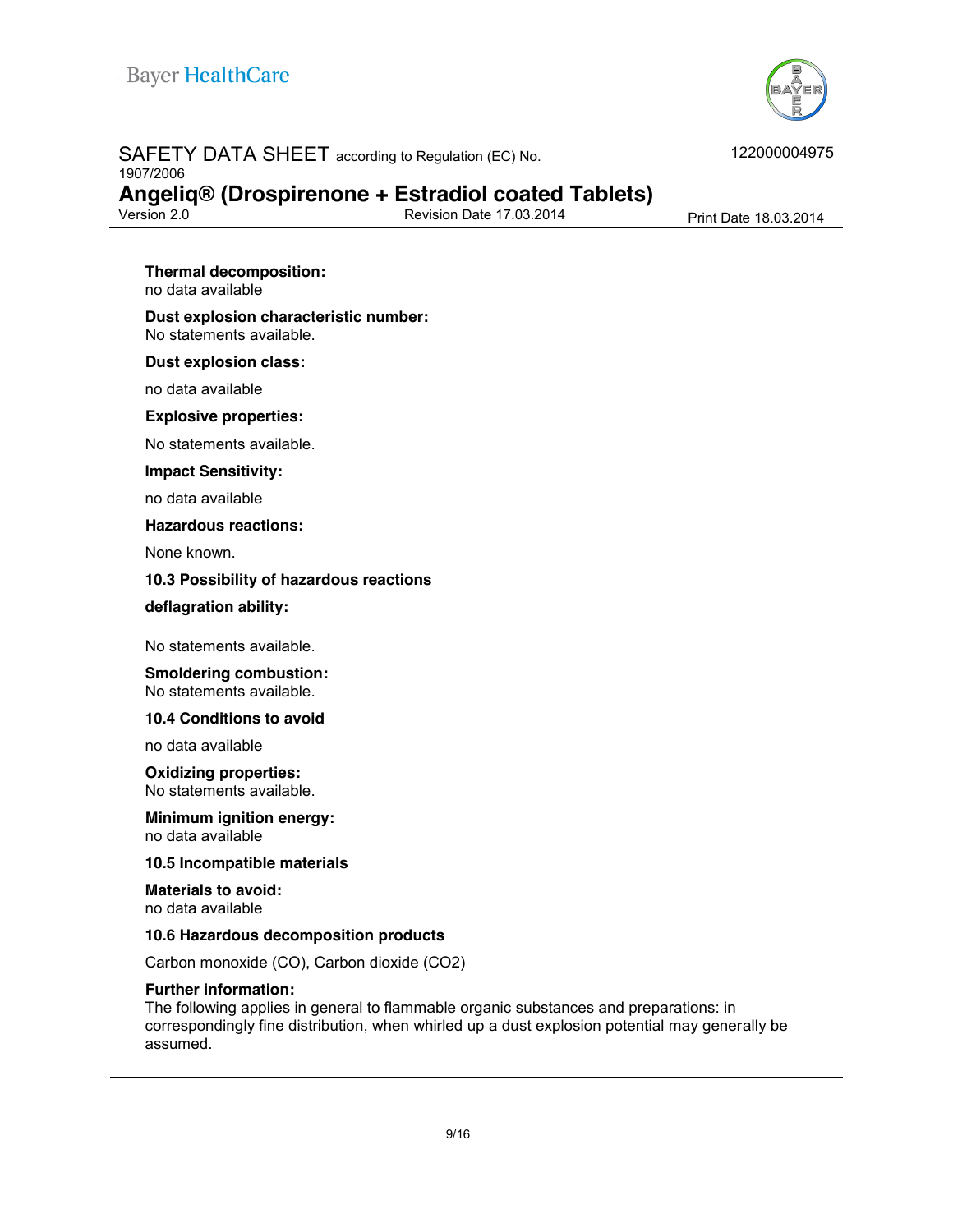

#### SAFETY DATA SHEET according to Regulation (EC) No. 1907/2006

**Angeliq® (Drospirenone + Estradiol coated Tablets)**

Revision Date 17.03.2014 Print Date 18.03.2014

#### **11. TOXICOLOGICAL INFORMATION**

**11.1 Information on toxicological effects**

**Other information on toxicity:**

**Angeliq® (Drospirenone + Estradiol coated Tablets)** No data is available on the product itself.

#### **Acute oral toxicity:**

**Angeliq® (Drospirenone + Estradiol coated Tablets)** Acute toxicity estimate (ATE) > 5,000 mg/kg Method: Calculation method

**Drospirenon** LD50 rat: 500 - 2,000 mg/kg

LD50 mouse: 500 - 2,000 mg/kg

**Estradiol-Hemihydrate** LD50 rat: > 4,000 mg/kg

Test substance: data based on the valerate

**Acute inhalation toxicity:** No statements available.

**Acute dermal toxicity:**

No statements available.

#### **Acute toxicity (other routes of administration):**

#### **Drospirenon**

LD50 intraperitoneal mouse: > 1,000 mg/kg

LD50 intraperitoneal rat: 500 mg/kg

**Corrosivity:** No statements available.

**Skin irritation:**  No statements available.

**Eye irritation:**  No statements available.

#### **Sensitisation:**

No statements available.

## **Phototoxicity:**

No statements available.

**Subacute, subchronic and prolonged toxicity:** No statements available.

**STOT - single exposure:**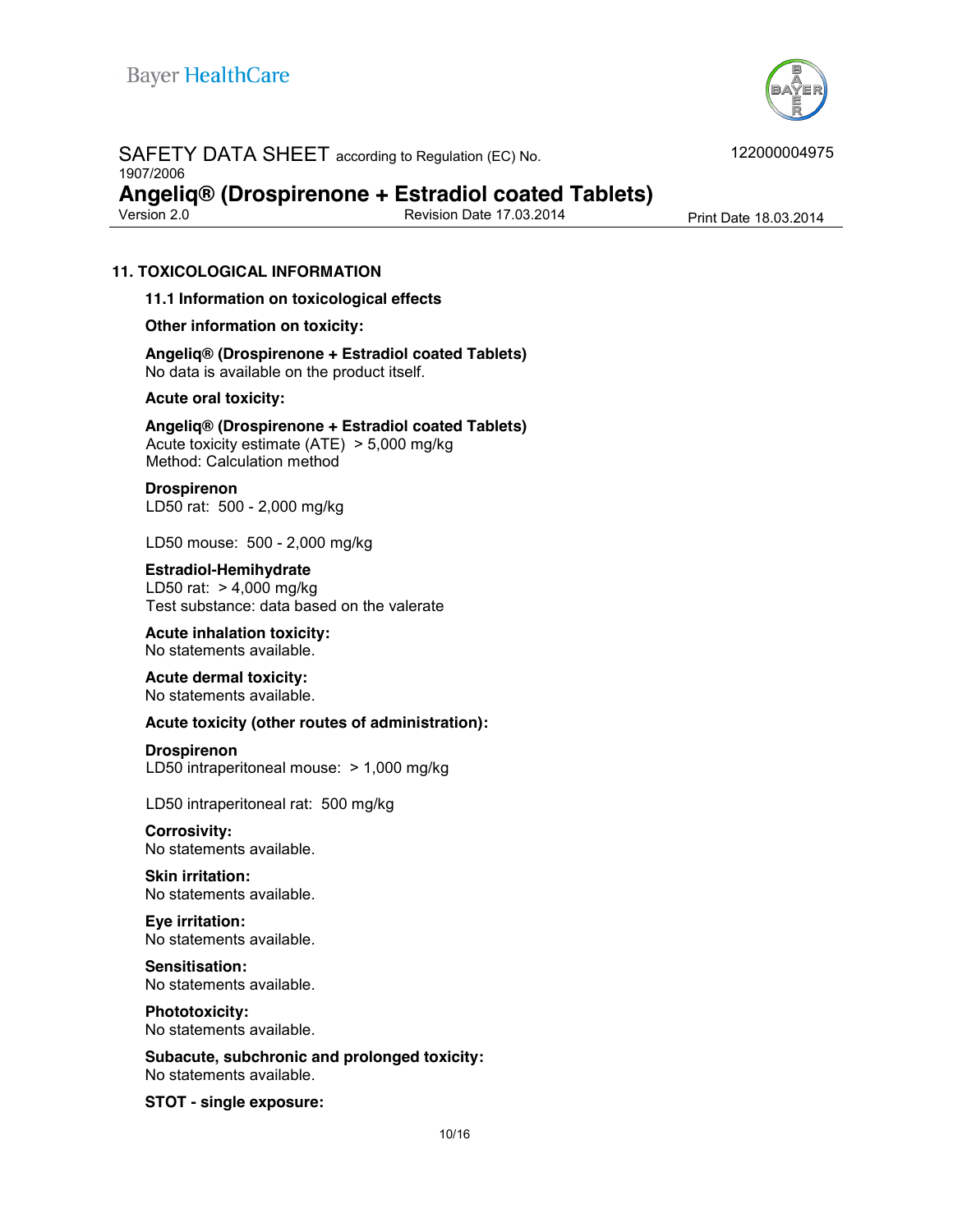

# SAFETY DATA SHEET according to Regulation (EC) No. 1907/2006 **Angeliq® (Drospirenone + Estradiol coated Tablets)**

Revision Date 17.03.2014 Print Date 18.03.2014

No statements available.

**STOT - repeated exposure:** No statements available.

**Aspiration toxicity:** No statements available.

**Genotoxicity in vitro:**

**Drospirenon** Result: negative Method: Mutagenicity (micronucleus test)

**Genotoxicity in vivo:** No statements available.

**Carcinogenicity:**

**Drospirenon** Suspected of causing cancer.

#### **Estradiol-Hemihydrate**

Sex steroids may stimulate the growth of hormone-dependent tissue and tumors.

**Fertility:**

**Drospirenon**

Result: May damage fertility.

**Estradiol-Hemihydrate**

Result: May damage fertility.

**Developmental toxicity:**

**Drospirenon**

Result: May damage the unborn child.

#### **Estradiol-Hemihydrate**

Result: Suspected of damaging the unborn child. May cause harm to breast-fed children.

#### **Human experience:**

No statements available.

**Neurotoxicity:** No statements available.

**Neurological symptoms:** No statements available.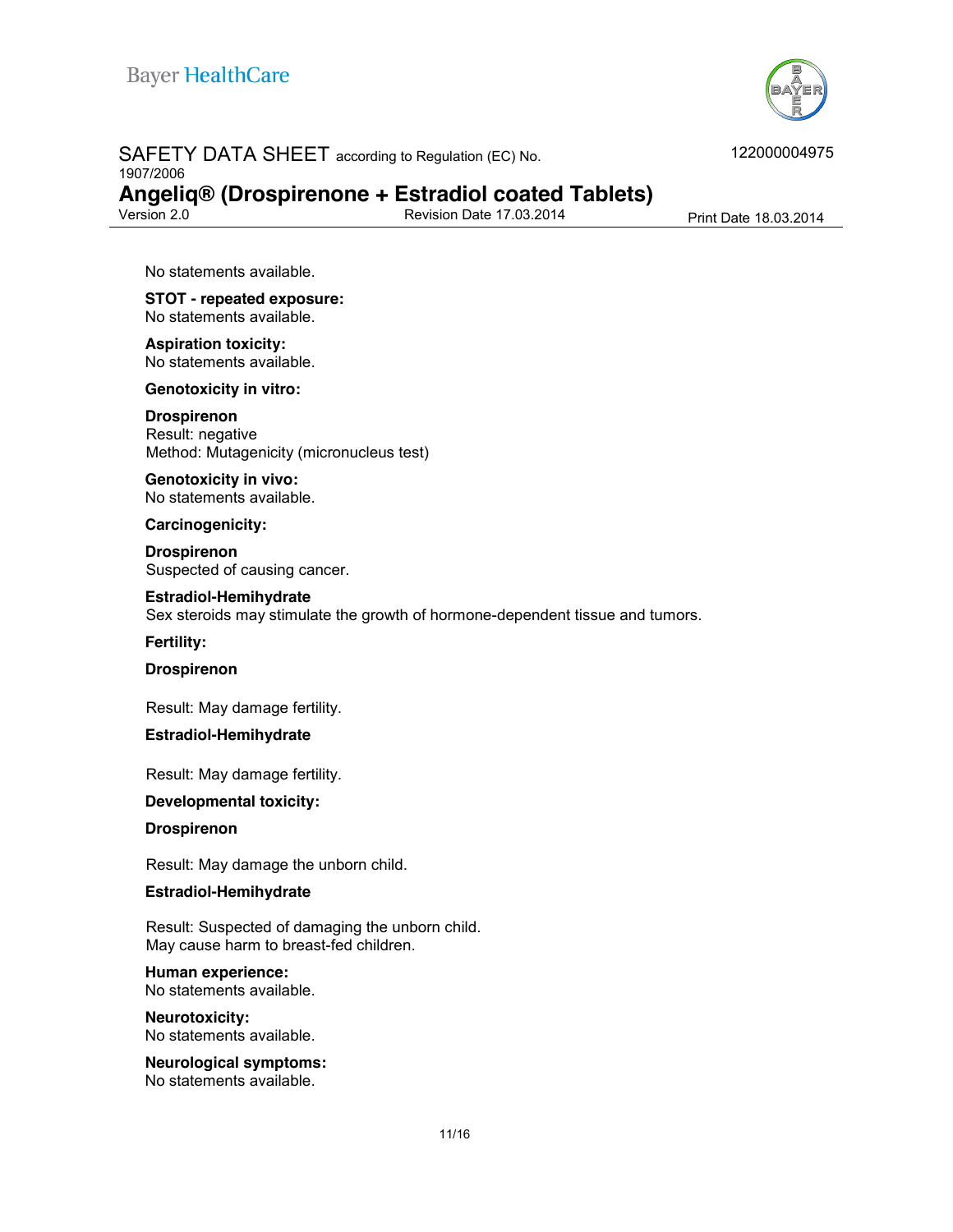

# SAFETY DATA SHEET according to Regulation (EC) No. 1907/2006

122000004975

# **Angeliq® (Drospirenone + Estradiol coated Tablets)**

Revision Date 17.03.2014 Print Date 18.03.2014

#### **Pharmaceutic effects:**

**Angeliq® (Drospirenone + Estradiol coated Tablets) Contraceptive** 

**Drospirenon** Steroid hormone

**Estradiol-Hemihydrate** Steroid hormone

#### **12. ECOLOGICAL INFORMATION**

**Ecotoxicology Assessment** No statements available.

**12.1 Toxicity**

**Toxicity to fish:** 

#### **Drospirenon**

LC50 ca. 7 mg/l Test species: Danio rerio (zebra fish) Duration of test: 3 h

#### **Estradiol-Hemihydrate**

 $LC50 > 0.5$  mg/l Test species: Oncorhynchus mykiss (rainbow trout) Duration of test: 96 h No mortality in the water-soluble range.

#### **Toxicity to daphnia and other aquatic invertebrates:**

**Drospirenon**  $EC50 > 7.8$  mg/l Test species: Daphnia pulex (Water flea) Duration of test: 48 h

**Toxicity to algae:**  No statements available.

**Toxicity to bacteria:**  No statements available.

**Toxicity to fish (Chronic toxicity):**  No statements available.

**Toxicity to daphnia and other aquatic invertebrates (Chronic toxicity):**  No statements available.

**Toxicity on soil-dwelling organisms:** No statements available.

**Toxicity on other terrestrial non-mammal:**  No statements available.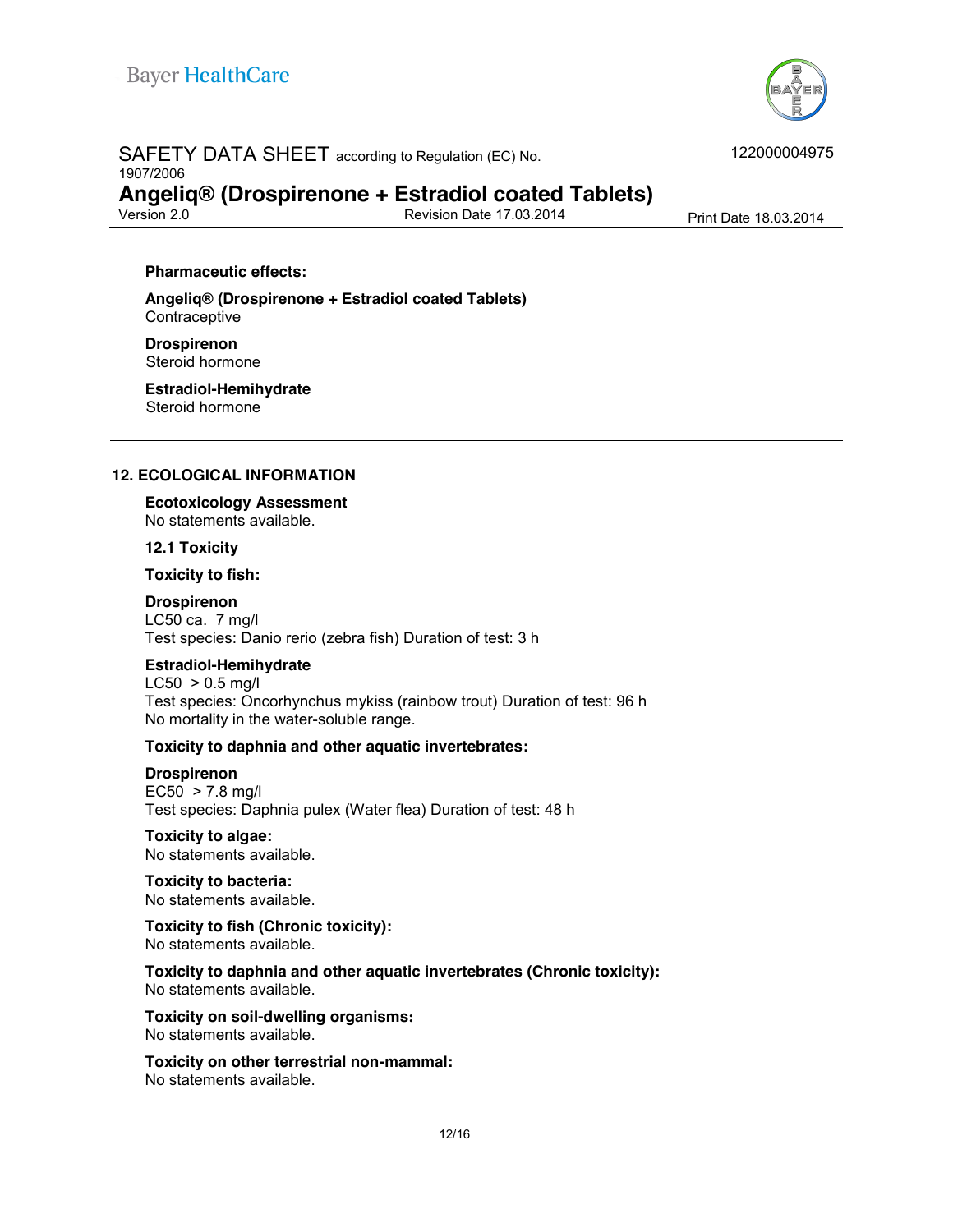

# SAFETY DATA SHEET according to Regulation (EC) No. 1907/2006

**Angeliq® (Drospirenone + Estradiol coated Tablets)**

Revision Date 17.03.2014 Print Date 18.03.2014

#### **12.2 Persistence and degradability**

#### **Biodegradability:**

**Estradiol-Hemihydrate** not rapidly biodegradable Not toxic to the microbes of activated sludge.

#### **Biochemical Oxygen Demand (BOD):** No statements available.

**Chemical Oxygen Demand (COD):** No statements available.

**BSB in proportion to CSB:** No statements available.

**Dissolved organic carbon (DOC):**  No statements available.

**Adsorbed organic bound halogens (AOX):**  No statements available.

**Theoretical biological oxygen requirement:** No statements available.

**BSB in proportion to ThSB:**  No statements available.

**Total organic carbon (TOC):**  No statements available.

**Physico-chemical removability:**  No statements available.

# **Stability in water:**

No statements available.

**Additional degradation pathways:**  No statements available.

**Photodegradation:**  No statements available.

**M-Factor:** No statements available.

#### **12.3 Bioaccumulative potential**

**Bioaccumulation:**  No statements available.

#### **Partition coefficient (n-octanol/water):**

## **Estradiol-Hemihydrate**

log Pow: 3.3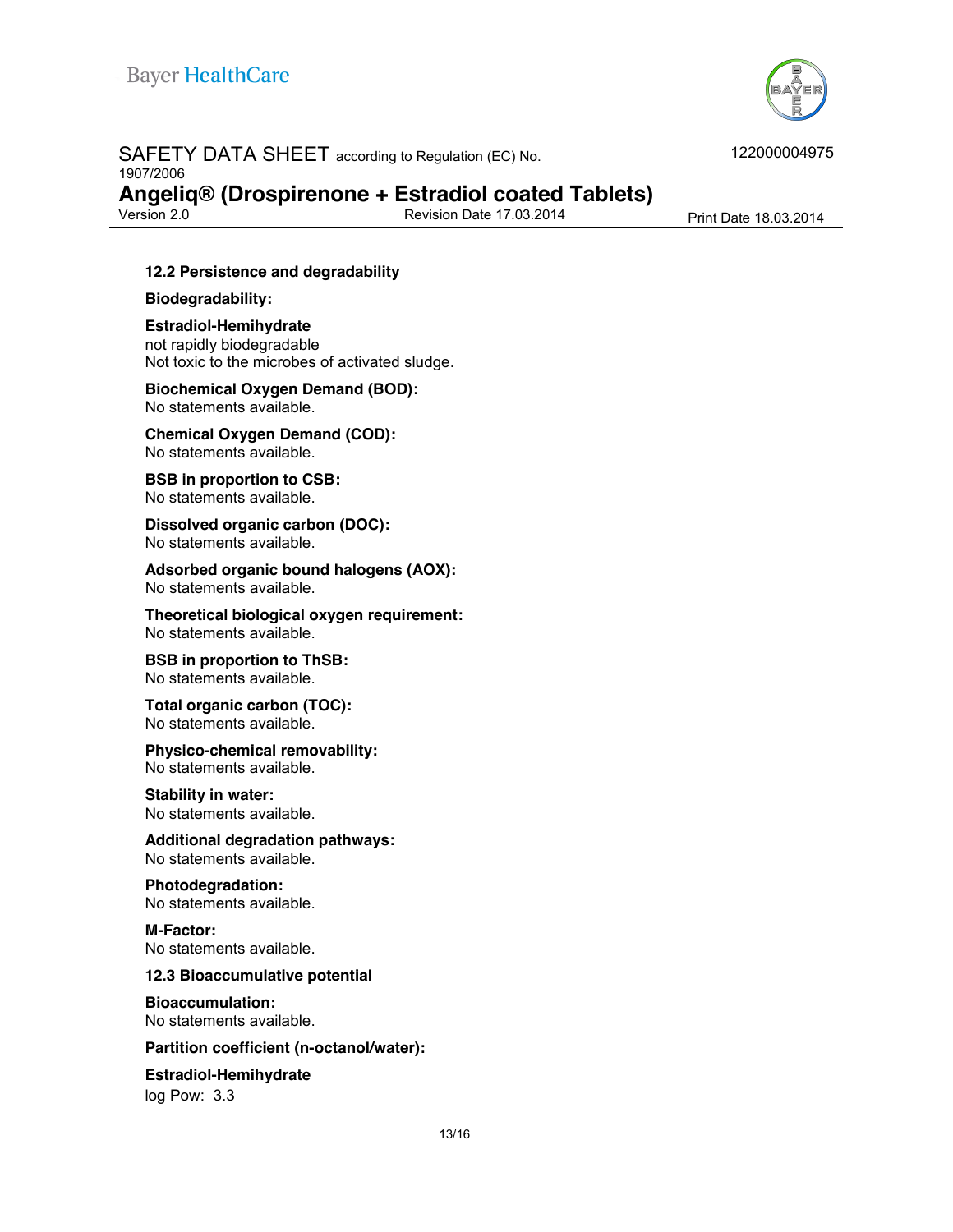

# SAFETY DATA SHEET according to Regulation (EC) No.

1907/2006

# **Angeliq® (Drospirenone + Estradiol coated Tablets)**

Revision Date 17.03.2014 Print Date 18.03.2014

#### **12.4 Mobility in soil**

**Environmental distribution:**  No statements available.

**Surface tension:** No statements available.

**Stability in soil:**  No statements available.

**12.5 Results of PBT and vPvB assessment**

No statements available.

**12.6 Other adverse effects**

**General advice:**

#### **Angeliq® (Drospirenone + Estradiol coated Tablets)**

Do not allow to enter surface waters or groundwater.

#### **13. DISPOSAL CONSIDERATIONS**

#### **13.1 Waste treatment methods**

Transport to suitable incinerator with reduced non-air emission.

Contaminated packaging: Contaminated, empty containers are to be treated in the same way as the contents.

#### **14. TRANSPORT INFORMATION**

| <b>ADR/RID</b>   |  |
|------------------|--|
| <b>GGVS/GGVE</b> |  |
| <b>ADNR</b>      |  |
| <b>IATA</b>      |  |
| <b>IMDG</b>      |  |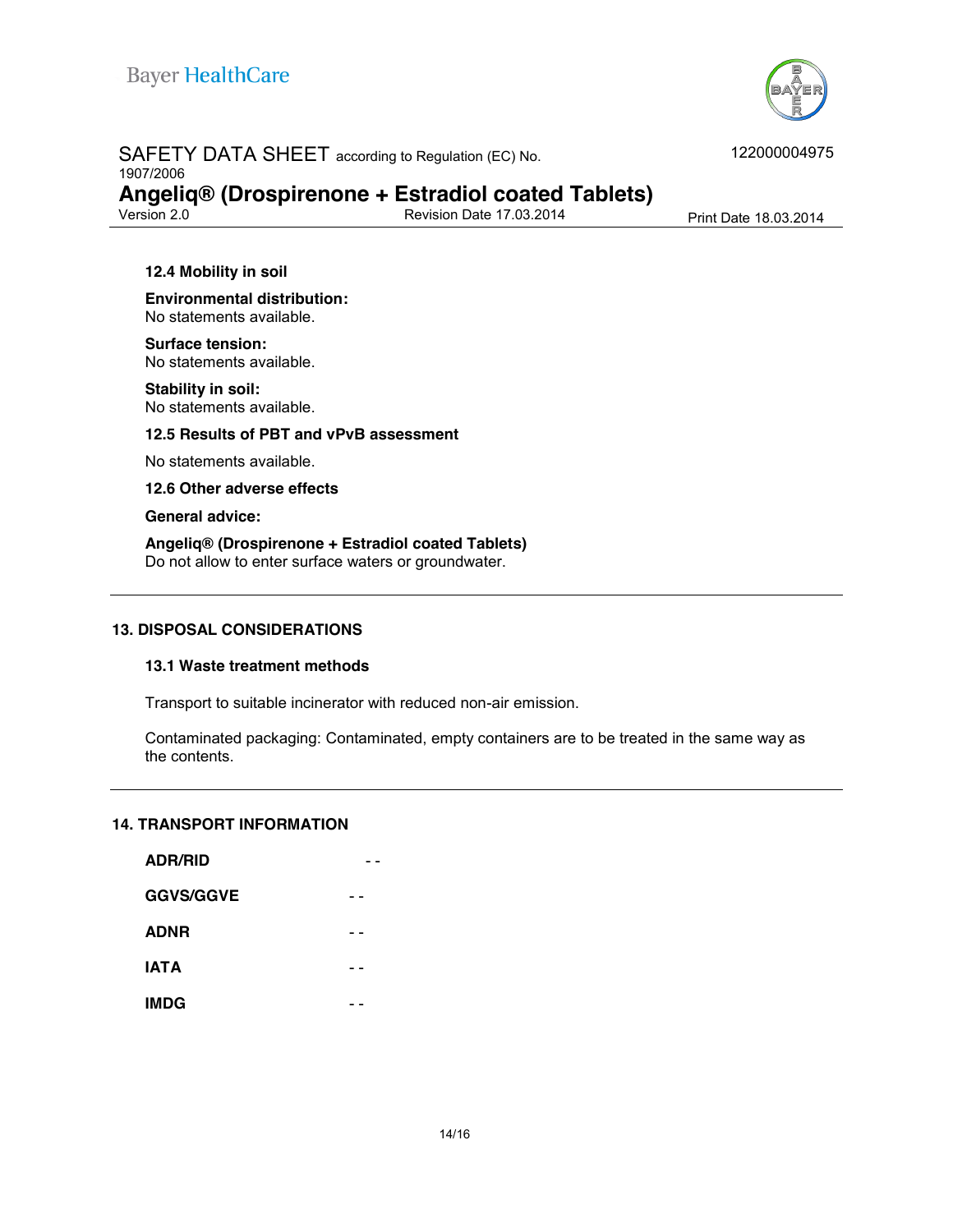

# SAFETY DATA SHEET according to Regulation (EC) No. 1907/2006 **Angeliq® (Drospirenone + Estradiol coated Tablets)**

Revision Date 17.03.2014 Print Date 18.03.2014

#### **14.6 Special precautions for user**

For personal protection see section 8.

#### **14.7 Transport in bulk according to Annex II of MARPOL 73/78 and the IBC Code**

not applicable

Other information : No dangerous cargo

Keep separated from foodstuffs

#### **15. REGULATORY INFORMATION**

**15.1 Safety, health and environmental regulations/legislation specific for the substance or mixture**

#### **Guidelines and information sheets issued by the Chemical Industry Employers' Insurance Association:**

The recommendations given in the leaflet of the "Berufsgenossenschaft der Chemischen Industrie" (Employers' Liability Insurance Association for the German Chemical Industry) entitled "Fruchtschädigungen - Schutz am Arbeits-platz" (M 039) should be followed.

#### **15.2 Chemical Safety Assessment**

No statements available.

#### **16. OTHER INFORMATION**

#### **Full text of R-phrases referred to under sections 2 and 3**

| R22     | Harmful if swallowed.                                                    |
|---------|--------------------------------------------------------------------------|
|         |                                                                          |
| R40     | Limited evidence of a carcinogenic effect.                               |
| R51/53  | Toxic to aquatic organisms, may cause long-term adverse effects in the   |
|         | aquatic environment.                                                     |
| R52/53  | Harmful to aquatic organisms, may cause long-term adverse effects in the |
|         | aquatic environment.                                                     |
| R60     | May impair fertility.                                                    |
| R61     | May cause harm to the unborn child.                                      |
| R63     | Possible risk of harm to the unborn child.                               |
| R64     | May cause harm to breastfed babies.                                      |
|         | Full text of H-Statements mentioned in chapters 2 and 3                  |
| H302    | Harmful if swallowed.                                                    |
| H351    | Suspected of causing cancer.                                             |
| LIDRALA | Moy domage fertility. Cuspected of domaging the unbern obild             |

- H360Fd May damage fertility. Suspected of damaging the unborn child.
- H360FD May damage fertility. May damage the unborn child.
- H362 May cause harm to breast-fed children.
- H411 Toxic to aquatic life with long lasting effects.